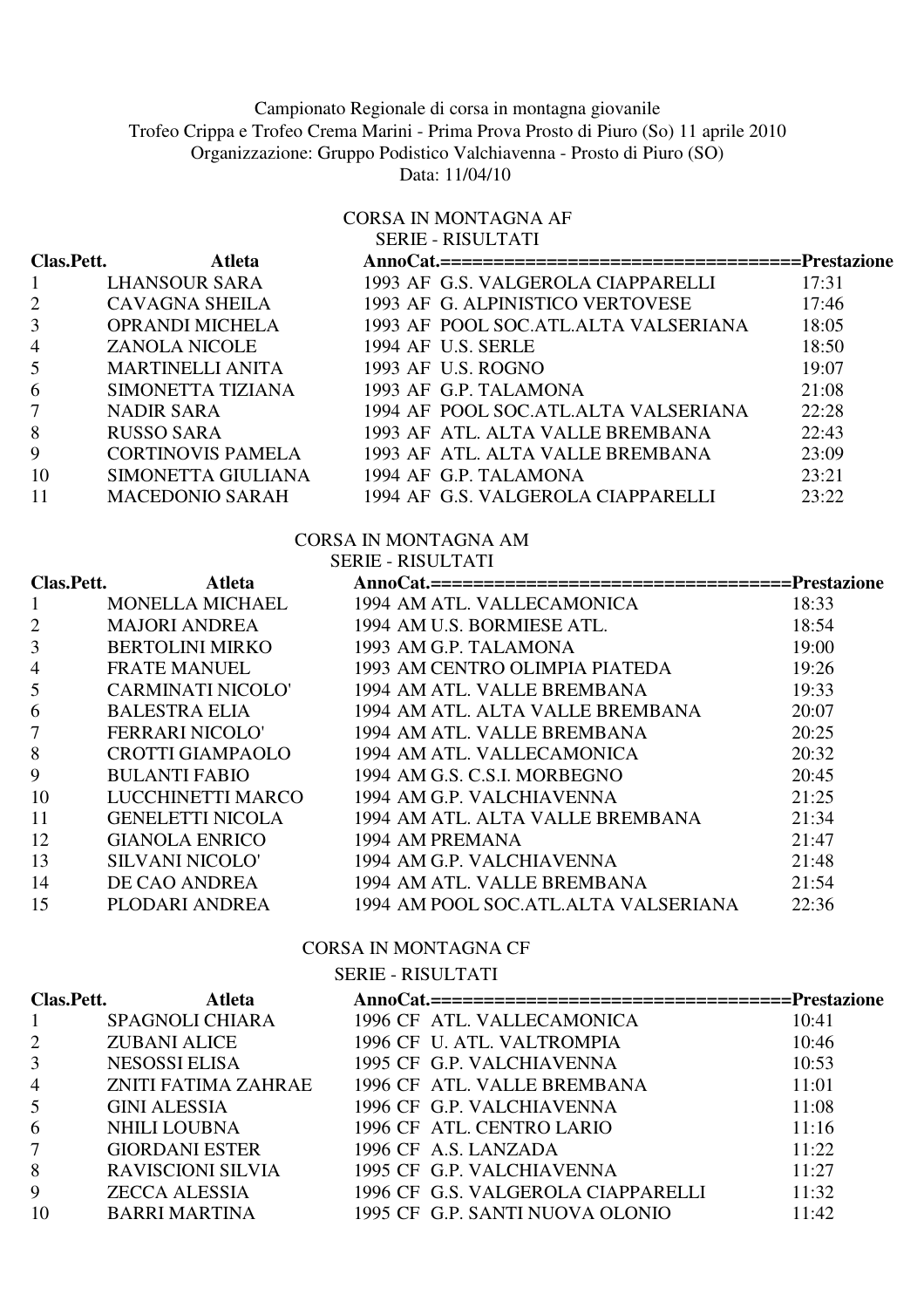| 11 | <b>BARRI ILARIA</b>      | 1996 CF G.P. SANTI NUOVA OLONIO  | 11:44 |
|----|--------------------------|----------------------------------|-------|
| 12 | DELLA ZOPPA GIULIA       | 1996 CF G.P. SANTI NUOVA OLONIO  | 11:52 |
| 13 | PERUTA NICOLE            | 1996 CF ATL. ALTA VALLE BREMBANA | 12:07 |
| 14 | CALIGARI GLORIA          | 1995 CF G.P. VALCHIAVENNA        | 12:24 |
| 15 | <b>SANI CAMILLA</b>      | 1995 CF G.P. VALCHIAVENNA        | 12:38 |
| 16 | VAIRA ILENIA             | 1996 CF U.S. ROGNO               | 12:49 |
| 17 | PEDRINI ELENA            | 1995 CF U.S. BORMIESE ATL.       | 12:53 |
| 18 | MANZONI LAURA            | 1996 CF ATL. ALTA VALLE BREMBANA | 12:53 |
| 19 | <b>SAOUDI YOUSRA</b>     | 1995 CF G.P. SANTI NUOVA OLONIO  | 12:59 |
| 20 | CROSIO ANDREA GIULIA     | 1996 CF G.P. SANTI NUOVA OLONIO  | 13:09 |
| 21 | <b>BARILANI MICHELA</b>  | 1996 CF G.P. SANTI NUOVA OLONIO  | 13:11 |
| 22 | <b>GUSMERINI JESSICA</b> | 1996 CF G.P. TALAMONA            | 13:18 |
| 23 | <b>GIANOLA SERENA</b>    | 1995 CF PREMANA                  | 13:23 |
| 24 | <b>RUFFONI ALESSIA</b>   | 1995 CF G.S. C.S.I. MORBEGNO     | 13:24 |
| 25 | <b>RUFFONI FULVIA</b>    | 1995 CF G.S. C.S.I. MORBEGNO     | 13:30 |
| 26 | <b>COMPAGNONI JAEL</b>   | 1995 CF U.S. BORMIESE ATL.       | 13:43 |
| 27 | <b>CIAPPONI MARIA</b>    | 1996 CF G.S. C.S.I. MORBEGNO     | 13:54 |
| 28 | <b>TARKI JIHANE</b>      | 1996 CF U. ATL. VALTROMPIA       | 13:55 |
| 29 | COMPAGNONI LAILA         | 1995 CF U.S. BORMIESE ATL.       | 14:09 |
| 30 | <b>RAVA SILVIA</b>       | 1995 CF ATL. CENTRO LARIO        | 14:13 |
| 31 | <b>SECCHI SARA</b>       | 1995 CF ATL. CENTRO LARIO        | 16:24 |
| 32 | <b>COLZANI BEATRICE</b>  | 1995 CF G.S. C.S.I. MORBEGNO     | 16:27 |

# CORSA IN MONTAGNA CM

| <b>SERIE - RISULTATI</b> |
|--------------------------|
|                          |

| Clas.Pett.               | <b>Atleta</b>                             |                                                                                                                                                                              |       |
|--------------------------|-------------------------------------------|------------------------------------------------------------------------------------------------------------------------------------------------------------------------------|-------|
| $\mathbf{1}$             | CAVAGNA NADIR                             | 1995 CM ATL. VALLE BREMBANA 13:36                                                                                                                                            |       |
| $\overline{2}$           | DELLA RODOLFA ANDREA 1996 CM A.S. LANZADA | 1995 CM A.S. LANZADA 14:17<br>1995 CM G.P. VALCHIAVENNA 14:33<br>1995 CM G.P. VALCHIAVENNA 14:33                                                                             |       |
| 3                        | ZOANNI ANDREA                             |                                                                                                                                                                              |       |
| $\overline{\mathcal{L}}$ | <b>SILVANI RAFFAELE</b>                   |                                                                                                                                                                              |       |
| 5                        | <b>CLARA SIMONE</b>                       | $\frac{14:47}{14:54}$<br>1996 CM G.P. VALCHIAVENNA                                                                                                                           |       |
| 6                        | <b>MASOLINI GABRIELE</b>                  | 1996 CM G.P. VALCHIAVENNA                                                                                                                                                    |       |
| $\tau$                   | PEZZALI LUIZ FELIPE 1996 CM ATL. CASAZZA  |                                                                                                                                                                              | 15:08 |
| 8                        |                                           | BENRHANEM AYYOUB 1996 CM G.P. SANTI NUOVA OLONIO 15:15                                                                                                                       |       |
| 9                        | <b>BARDEA SILVIO</b>                      | $\frac{15:46}{15:58}$<br>1996 CM A.S. LANZADA                                                                                                                                |       |
| 10                       | <b>SPEZIALE DAVIDE</b>                    | 1995 CM G.S. C.S.I. MORBEGNO                                                                                                                                                 |       |
| 11                       |                                           | MONCECCHI DANIELE 1995 CM CENTRO OLIMPIA PIATEDA 16:11                                                                                                                       |       |
| 12                       | <b>SCIUCHETTI RAFFAELE</b>                | 1996 CM G.P. VALCHIAVENNA                                                                                                                                                    |       |
| 13                       | <b>ABATE STEFANO</b>                      | $\frac{16:12}{16:16}$<br>1995 CM G.S. C.S.I. MORBEGNO                                                                                                                        |       |
| 14                       | CARRARA GIOVANNI                          | 1995 CM ATL. VALLE BREMBANA 16:17                                                                                                                                            |       |
| 15                       | <b>SCANDOLERA IVAN</b>                    | 1996 CM G.P. VALCHIAVENNA                                                                                                                                                    | 16:22 |
| 16                       | ANDREOLA MATTEO                           | 1995 CM U.S. BORMIESE ATL.<br>1996 CM G P VALCHIAVENNA 16:25                                                                                                                 |       |
| 17                       | GERONIMI GIACOMO                          | 1996 CM G.P. VALCHIAVENNA                                                                                                                                                    | 16:25 |
| 18                       | <b>MILESI STEFANO</b>                     | 1995 CM ATL. ALTA VALLE BREMBANA 16:35                                                                                                                                       |       |
| 19                       |                                           | SPOSETTI ALESSANDRO 1996 CM G.P. VALCHIAVENNA                                                                                                                                | 17:12 |
| 20                       | <b>MENGHI DANIELE</b>                     | 1996 CM G.S. VALGEROLA CIAPPARELLI 17:14                                                                                                                                     |       |
| 21                       | ROGANTINI SIMONE                          | 1995 CM G.P. VALCHIAVENNA                                                                                                                                                    | 17:27 |
| 22                       | LHANSOUR YASSINE                          | 1995 CM G.S. VALGEROLA CIAPPARELLI 17:34                                                                                                                                     |       |
| 23                       | TRAVELLA LORENZO                          | 1996 CM ATL. CENTRO LARIO                                                                                                                                                    | 17:43 |
| 24                       |                                           |                                                                                                                                                                              |       |
| 25                       |                                           |                                                                                                                                                                              |       |
| 26                       |                                           |                                                                                                                                                                              |       |
| 27                       |                                           | PIVA GABRIELE 1996 CM MERA ATHLETIC CLUB<br>RISI LUCA 1995 CM U.S. ROGNO 17:59<br>BELLO DANIELE 1995 CM U.S. ROGNO 18:02<br>CAMERO MATTEO 1996 CM G.S. C.S.I. MORBEGNO 18:18 |       |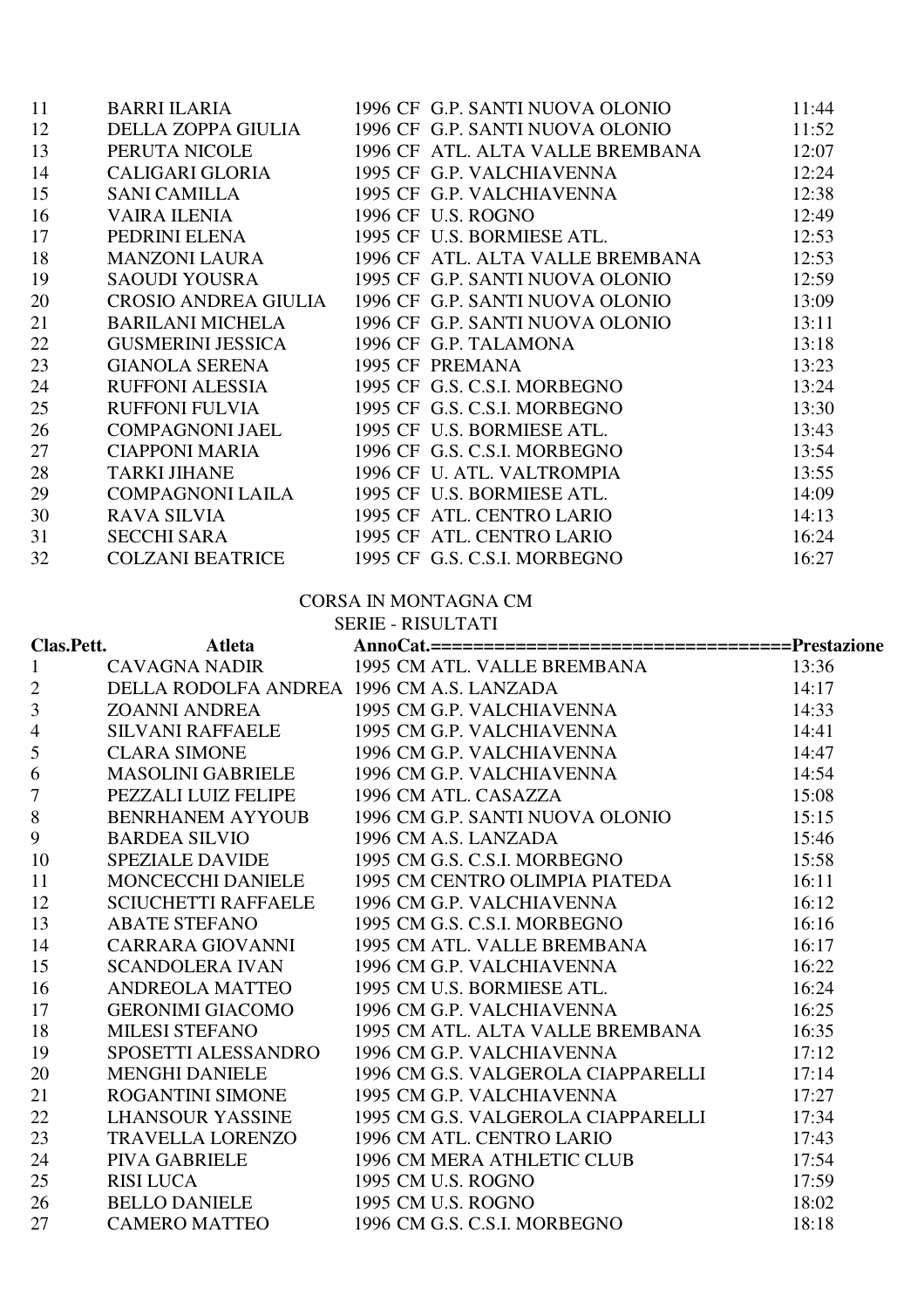| 28 | <b>FRUTTI DANIELE</b> |
|----|-----------------------|
|    |                       |

## 28 FRUTTI DANIELE 1996 CM ATL. CASAZZA 18:21<br>29 MAXENTI LORENZO 1995 CM G.S. VALGEROLA CIAPPARELLI 18:33 1995 CM G.S. VALGEROLA CIAPPARELLI

#### CORSA IN MONTAGNA EF

|                          |                                                  | <b>SERIE - RISULTATI</b> |                                                   |      |
|--------------------------|--------------------------------------------------|--------------------------|---------------------------------------------------|------|
| Clas.Pett.               | Atleta                                           |                          |                                                   |      |
| $\mathbf{1}$             | FOGNINI ALESSIA                                  |                          |                                                   | 3:14 |
| $\mathbf{2}$             | FILIPPI ARIANNA                                  |                          |                                                   | 3:26 |
| 3                        | RIGON AURORA                                     |                          |                                                   | 3:37 |
| $\overline{\mathcal{A}}$ | <b>GIANOLA IRENE</b>                             |                          |                                                   | 3:41 |
| 5                        | GIANOLI ELENA 1999 EF A.S. LANZADA               |                          |                                                   | 3:42 |
| 6                        | CODEGA SARA                                      |                          |                                                   | 3:43 |
| $\tau$                   | CIRELLI CHIARA                                   |                          |                                                   | 3:43 |
| 8                        | <b>BARUFFALDI LISA</b>                           |                          |                                                   | 3:47 |
| 9                        | ROSSI MARTINA 1999 EF A.S. LANZADA               |                          |                                                   | 3:48 |
| 10                       |                                                  |                          | MASA BEATRICE 1999 EF G.P. VALCHIAVENNA           | 3:50 |
| 11                       | NANA KATIA                                       |                          | 2000 EF A.S. LANZADA                              | 3:59 |
| 12                       | STRIGIOTTI IRIS 1999 EF G.P. TALAMONA            |                          |                                                   | 4:00 |
| 13                       |                                                  |                          | MAESTRELLI ILARIA 1999 EF G.P. SANTI NUOVA OLONIO | 4:03 |
| 14                       | PERETTI ELISA                                    |                          | 1999 EF U.S. BORMIESE ATL.                        | 4:05 |
| 15                       | MORETTI IVANA                                    |                          | 2000 EF A.S. LANZADA                              | 4:20 |
| 16                       |                                                  |                          | ANGELINI TERESA 2000 EF G.S. C.S.I. MORBEGNO      | 4:23 |
| 17                       | PAROLINI LARA                                    |                          | 2000 EF A.S. LANZADA                              | 4:40 |
| 18                       | NDIAYE FATOU                                     |                          | 2000 EF G.P. VALCHIAVENNA                         | 4:40 |
| 19                       | BERTOLDINI CONSUELO 2000 EF PREMANA              |                          |                                                   | 4:41 |
| 20                       | PIGHETTI LUCIA MERCEDE 1999 EF G.P. VALCHIAVENNA |                          |                                                   | 4:43 |
| 21                       | TARABINI GIULIA 2000 EF G.P. TALAMONA            |                          |                                                   | 5:15 |
| 22                       | <b>TONNI ERIKA</b>                               |                          | 2000 EF MERA ATHLETIC CLUB                        | 6:24 |

#### CORSA IN MONTAGNA EM SERIE - RISULTATI

| Clas.Pett.     |                                          | $9LNIL - N19ULIAI1$<br>Atleta AnnoCat.==================================Prestazione                                                             |      |
|----------------|------------------------------------------|-------------------------------------------------------------------------------------------------------------------------------------------------|------|
| $\mathbf{1}$   |                                          |                                                                                                                                                 |      |
| $\overline{2}$ |                                          | MASOLINI MATTEO 1999 EM G.P. VALCHIAVENNA 3:12<br>MILESI LORENZO 1999 EM ATL. VALLE BREMBANA 3:13                                               |      |
| 3              |                                          |                                                                                                                                                 | 3:14 |
| $\overline{4}$ |                                          |                                                                                                                                                 | 3:15 |
| 5              |                                          |                                                                                                                                                 | 3:16 |
| 6              |                                          | OUABOU NOURDINE<br>PLODARI PAOLO 1999 EM ATL. CASAZZA 3:17<br>BARRI MICHELE 1999 EM G.P. SANTI NUOVA OLONIO 3:31                                |      |
| $\tau$         |                                          |                                                                                                                                                 |      |
| 8              |                                          |                                                                                                                                                 |      |
| 9              |                                          | GENINAZZA FILIPPO 1999 EM ATL. CENTRO LARIO                                                                                                     | 3:31 |
| 10             | <b>GAMBETTA LINO</b>                     | 1999 EM G.P. TALAMONA                                                                                                                           | 3:39 |
| 11             |                                          | SILVANI ALESSANDRO 1999 EM G.P. VALCHIAVENNA                                                                                                    | 3:41 |
| 12             |                                          | MENGHI CRISTIAN 2000 EM G.S. VALGEROLA CIAPPARELLI 3:42                                                                                         |      |
| 13             | <b>RAVA CARLO</b>                        | 2000 EM ATL. CENTRO LARIO                                                                                                                       | 3:46 |
| 14             |                                          |                                                                                                                                                 | 3:46 |
| 15             |                                          | GIANOLA NICOLA 2000 EM PREMANA<br>ZUGNONI SIMONE 1999 EM G.P. TALAMONA<br>ROSSI GIOVANNI 1999 EM A.S. LANZADA<br>GIANOLA MANUEL 1999 EM PREMANA | 3:47 |
| 16             |                                          |                                                                                                                                                 | 3:51 |
| 17             |                                          |                                                                                                                                                 | 3:53 |
| 18             |                                          | MOLATORE DANIELE 1999 EM G.P. SANTI NUOVA OLONIO 3:54                                                                                           |      |
| 19             | DEL FANTE LORENZO                        | 2000 EM MERA ATHLETIC CLUB                                                                                                                      | 3:55 |
| 20             | DELLA RODOLFA MARCO 2000 EM A.S. LANZADA |                                                                                                                                                 | 3:55 |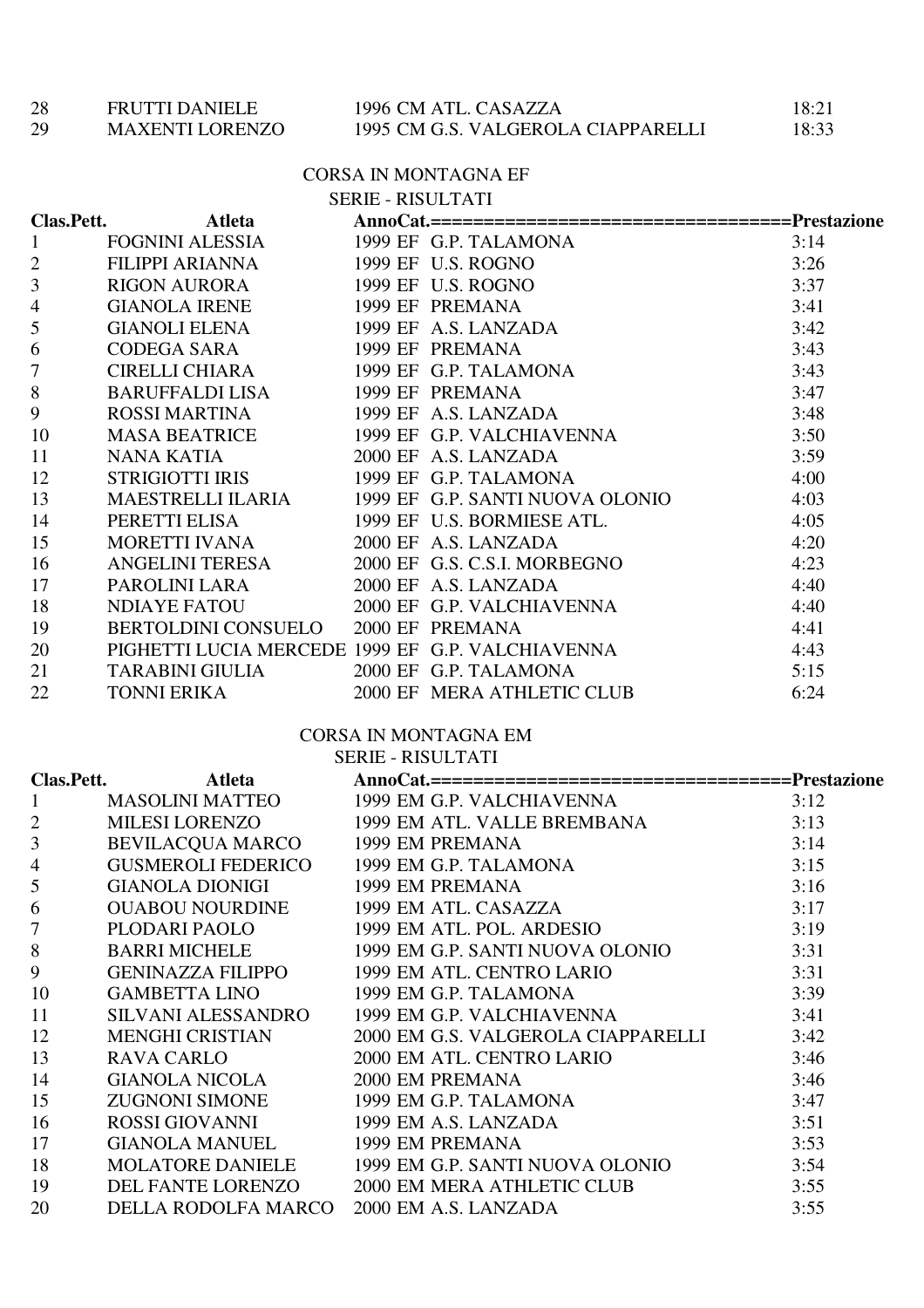| <b>FIBIOLI LUCA</b>    | 2000 EM MERA ATHLETIC CLUB       | 3:56                                             |
|------------------------|----------------------------------|--------------------------------------------------|
| <b>RINALDI PIETRO</b>  | 1999 EM U.S. BORMIESE ATL.       | 3:56                                             |
| <b>SPEZIALE MATTEO</b> | 1999 EM G.S. C.S.I. MORBEGNO     | 3:57                                             |
| ANGELINI SEBASTIANO    | 2000 EM G.S. C.S.I. MORBEGNO     | 4:00                                             |
| <b>NANA MICHELE</b>    | 1999 EM A.S. LANZADA             | 4:03                                             |
| ROGANTINI LUCA         | 1999 EM G.P. VALCHIAVENNA        | 4:04                                             |
| <b>GIANOLA LUCA</b>    | 1999 EM PREMANA                  | 4:11                                             |
| <b>GRAMI SAIMON</b>    | 2000 EM G.P. VALCHIAVENNA        | 4:14                                             |
| <b>LUZZI MATTEO</b>    | 1999 EM G.P. TALAMONA            | 4:16                                             |
| FAZZINI CRISTIAN       | 1999 EM PREMANA                  | 4:17                                             |
|                        |                                  | 4:22                                             |
| GHEBARD ANDREW         | 1999 EM ATL. ALTA VALLE BREMBANA | 4:35                                             |
| <b>SIGOT IAN</b>       | 2000 EM G.S. C.S.I. MORBEGNO     | 4:35                                             |
| <b>LUZZI ALESSIO</b>   | 1999 EM G.P. TALAMONA            | 4:38                                             |
| CUCCHI ALESSANDRO      | 2000 EM G.P. TALAMONA            | 4:39                                             |
| <b>DELEIDI PAOLO</b>   | 1999 EM U.S. ROGNO               | 4:41                                             |
|                        |                                  | FRANCESCHETTI STEFANO 2000 EM U.S. BORMIESE ATL. |

|                          |                                        | <b>CORSA IN MONTAGNA RF</b>                                                              |       |
|--------------------------|----------------------------------------|------------------------------------------------------------------------------------------|-------|
|                          |                                        | <b>SERIE - RISULTATI</b>                                                                 |       |
| Clas.Pett.               | <b>Atleta</b>                          | AnnoCat.==================================Prestazione                                    |       |
| $\mathbf{1}$             | GIANOLA ELISA                          |                                                                                          | 8:23  |
| $\overline{2}$           | <b>MORETTI ROSITA</b>                  | XIE - KISOLAAN<br>AnnoCat.===================<br>1997 RF PREMANA<br>1997 RF A.S. LANZADA | 8:28  |
| $\overline{3}$           | <b>MARCHESI SILVIA</b>                 |                                                                                          | 8:40  |
| $\overline{\mathcal{L}}$ | COCCHETTI ANNA                         |                                                                                          | 8:41  |
| 5                        | SEIDITA BEATRICE                       | 1998 RF G.S. C.S.I. MORBEGNO                                                             | 8:44  |
| 6                        | <b>BULANTI STEFANIA</b>                | 1998 RF G.S. C.S.I. MORBEGNO                                                             | 8:46  |
| $\overline{7}$           | SONINI ALESSIA                         | 1997 RF G.P. VALCHIAVENNA                                                                | 8:51  |
| 8                        | <b>ABATE ILARIA</b>                    | 1997 RF G.S. C.S.I. MORBEGNO                                                             | 9:08  |
| 9                        | <b>GUSMEROLI ALESSIA</b>               | 1998 RF G.P. TALAMONA                                                                    | 9:11  |
| 10                       | AMBROSINI ELENA                        | 1998 RF G.P. SANTI NUOVA OLONIO                                                          | 9:15  |
| 11                       | <b>SEM MANUELA</b>                     | 1998 RF A.S. LANZADA                                                                     | 9:16  |
| 12                       | ABATE ANNA                             | 1998 RF G.S. C.S.I. MORBEGNO                                                             | 9:18  |
| 13                       | VESCOVO LISA                           | 1998 RF A.S. LANZADA                                                                     | 9:20  |
| 14                       | <b>GIANOLA GIULIA</b>                  | 1997 RF PREMANA<br>1998 RF U.S. ROGNO                                                    | 9:30  |
| 15                       | <b>GENZIANI ALICE</b>                  |                                                                                          | 9:32  |
| 16                       | BERTELLI ANNA                          | 1998 RF U.S. ROGNO                                                                       | 9:34  |
| 17                       | <b>GIANATI MELISSA</b>                 | 1998 RF ATL. ALTA VALLE BREMBANA                                                         | 9:46  |
| 18                       | MACEDONIO SILVIA                       | 1997 RF G.S. VALGEROLA CIAPPARELLI                                                       | 9:52  |
| 19                       | <b>RUSSO DEBORA</b>                    | 1997 RF ATL. ALTA VALLE BREMBANA                                                         | 9:58  |
| 20                       | MAZZUCCHELLI SILVIA 1998 RF U.S. ROGNO |                                                                                          | 10:03 |
| 21                       | <b>TENDERINI FRANCESCA</b>             | 1997 RF PREMANA                                                                          | 10:07 |
| 22                       | BELLO ALESSIA                          | 1998 RF U.S. ROGNO                                                                       | 10:37 |
| 23                       | COCCHETTI ELISA                        | 1997 RF U.S. ROGNO                                                                       | 10:38 |
| 24                       |                                        | FASCENDINI ELEONORA 1998 RF G.P. VALCHIAVENNA                                            | 11:34 |
| 25                       | BETTINELLI MARA                        | 1998 RF U.S. ROGNO                                                                       | 12:43 |

# CORSA IN MONTAGNA RM

SERIE - RISULTATI

| Clas.Pett. | Atleta              | AnnoCat.===================================Prestazione |      |
|------------|---------------------|--------------------------------------------------------|------|
|            | CANTONI LUCA        | 1997 RM U.S. BORMIESE ATL.                             | 7:18 |
|            | PAROLINI SEBASTIANO | 1998 RM ATL. CASAZZA                                   | 7:18 |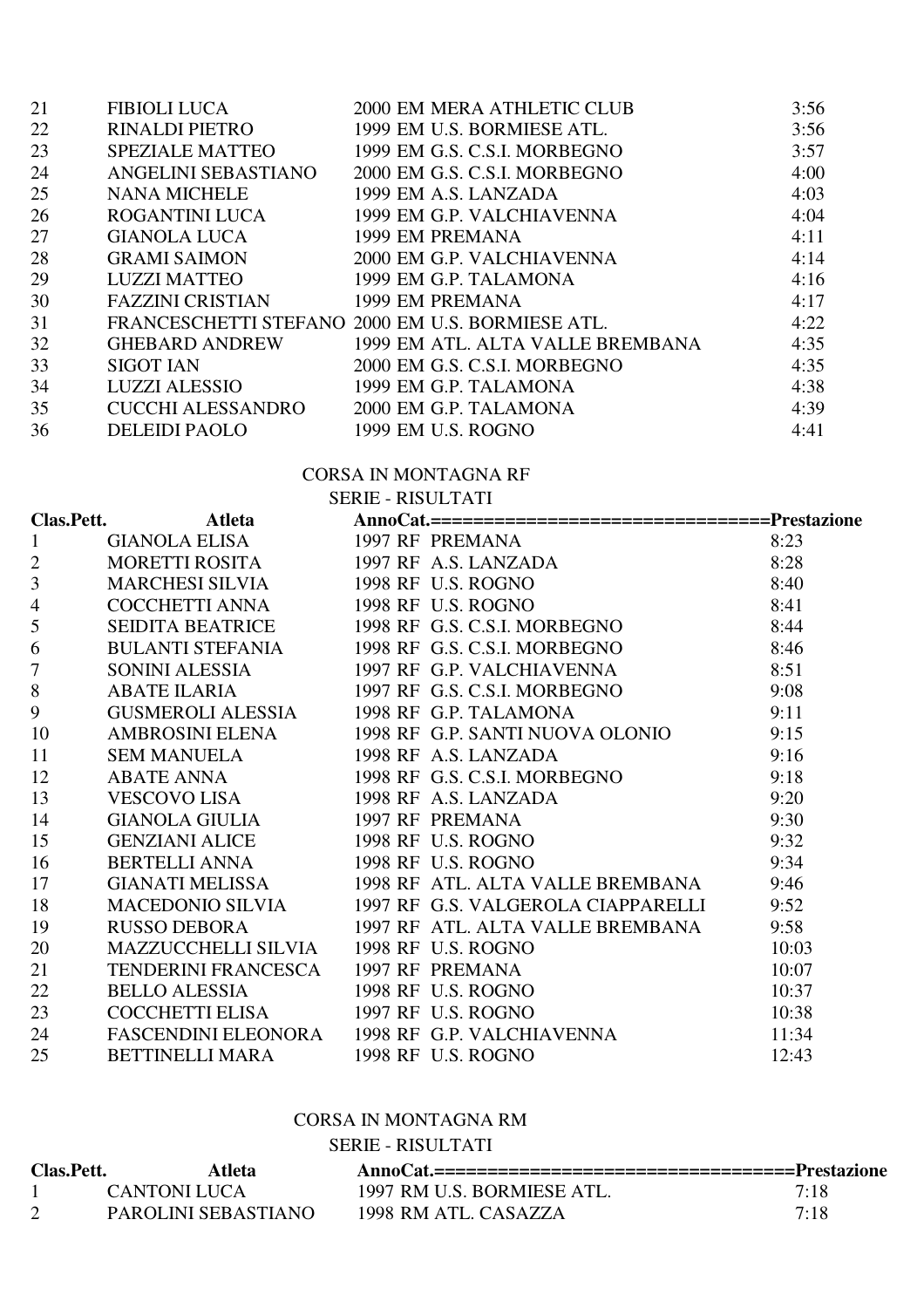| 3                | FILIPPI GIOVANNI                             | 1998 RM U.S. ROGNO              | 7:36  |
|------------------|----------------------------------------------|---------------------------------|-------|
| $\overline{4}$   | GENINAZZA MATTEO                             | 1997 RM ATL. CENTRO LARIO       | 7:42  |
| 5                | YAAKOUBI MOHAMMED                            | 1998 RM CENTRO OLIMPIA PIATEDA  | 7:45  |
| 6                | <b>SANELLI AMBROGIO</b>                      | 1997 RM PREMANA                 | 7:54  |
| $\boldsymbol{7}$ | CARRARA DOMENICO                             | 1997 RM ATL. VALLE BREMBANA     | 7:55  |
| 8                | CORLATTI NICHOLAS                            | 1997 RM A.S. LANZADA            | 7:59  |
| 9                | <b>MARTELLETTI PIETRO</b>                    | 1998 RM G.P. VALCHIAVENNA       | 8:07  |
| 10               | <b>BOTTARELLI DAVIDE</b>                     | 1997 RM U. ATL. VALTROMPIA      | 8:07  |
| 11               | <b>BALDAZZI LEONARDO</b>                     | 1998 RM G.S. C.S.I. MORBEGNO    | 8:10  |
| 12               | <b>GUSMEROLI DAVIDE</b>                      | 1998 RM G.P. TALAMONA           | 8:21  |
| 13               | <b>BETTINSOLI ANDREA</b>                     | 1998 RM U. ATL. VALTROMPIA      | 8:24  |
| 14               | <b>GIANOLA MATTEO</b>                        | 1997 RM PREMANA                 | 8:33  |
| 15               | <b>MAGRI ANGELO</b>                          | 1997 RM U.S. ROGNO              | 8:34  |
| 16               | <b>TOSINI ANDREA</b>                         | 1997 RM U.S. ROGNO              | 8:40  |
| 17               | BRADANINI LUCA                               | 1998 RM U.S. BORMIESE ATL.      | 8:41  |
| 18               | BIANCHINI LUCA                               | 1998 RM G.S. C.S.I. MORBEGNO    | 8:47  |
| 19               | <b>GALATIOTO SIMONE</b>                      | 1998 RM G.P. TALAMONA           | 8:50  |
| 20               | <b>BULANTI MICHELE</b>                       | 1998 RM G.S. C.S.I. MORBEGNO    | 8:53  |
| 21               | MADASCHI ANDREA                              | 1997 RM ATL. CASAZZA            | 8:53  |
| 22               | NICEFORI GIOVANNI                            | 1998 RM ATL. CASAZZA            | 8:54  |
| 23               | <b>ZUGNONI MATTEO</b>                        | 1998 RM G.P. TALAMONA           | 8:58  |
| 24               | ACQUISTAPACE DIEGO                           | 1998 RM G.S. C.S.I. MORBEGNO    | 8:59  |
| 25               | <b>GUSMEROLI DOMENICO</b>                    | 1998 RM G.S. C.S.I. MORBEGNO    |       |
| 26               | DELLA ZOPPA RICCARDO                         | 1998 RM G.P. SANTI NUOVA OLONIO | 9:04  |
| 27               | <b>MOTTA SIMONE</b>                          | 1998 RM G.S. C.S.I. MORBEGNO    | 9:06  |
| 28               | GHIDINELLI CARLO                             | 1997 RM U. ATL. VALTROMPIA      | 9:16  |
| 29               | <b>MASCARINI NICOLO'</b>                     | 1998 RM CENTRO OLIMPIA PIATEDA  | 9:19  |
| 30               | PALVARINI ANDREA                             | 1998 RM ATL. CENTRO LARIO       | 9:19  |
| 31               | CRIMELLA PAOLO                               | 1997 RM G.S. C.S.I. MORBEGNO    | 9:22  |
| 32               | SOFFIETTI ANDREA                             | 1998 RM G.S. C.S.I. MORBEGNO    | 9:25  |
| 33               | <b>ELLI PATRICK</b>                          | 1997 RM G.P. VALCHIAVENNA       | 9:27  |
| 34               | PRESAZZI MANUELE                             | 1997 RM A.S. LANZADA            | 9:27  |
| 35               | MILIVINTI MASSIMILIANO 1998 RM G.P. TALAMONA |                                 | 9:27  |
| 36               | <b>CIOCCHINI MANUELE</b>                     | 1998 RM G.P. TALAMONA           | 9:29  |
| 37               | <b>GIANOLA THOMAS</b>                        | 1998 RM PREMANA                 | 9:31  |
| 38               | <b>BARDEA STEFANO</b>                        | 1997 RM A.S. LANZADA            | 9:34  |
| 39               | <b>FILIPPI MATTIA</b>                        | 1997 RM U.S. ROGNO              | 9:37  |
| 40               | PEZZALI WILLIAMS JOSE'                       | 1997 RM ATL. CASAZZA            | 9:49  |
| 41               | <b>GUSMEROLI GIACOMO</b>                     | 1997 RM G.P. VALCHIAVENNA       | 9:52  |
| 42               | <b>FRANCHETTI MIRKO</b>                      | 1998 RM G.P. TALAMONA           | 9:55  |
| 43               | <b>CRIMELLA MATTIA</b>                       | 1998 RM G.S. C.S.I. MORBEGNO    | 9:56  |
| 44               | <b>BIANCHI MICHELE</b>                       | 1998 RM G.P. TALAMONA           | 9:58  |
| 45               | FIBIOLI ALESSANDRO                           | 1998 RM MERA ATHLETIC CLUB      | 10:11 |
| 46               | <b>CAMERO FABIO</b>                          | 1997 RM G.S. C.S.I. MORBEGNO    | 10:13 |
| 47               | <b>VITALI DOMENICO</b>                       | 1997 RM G.S. C.S.I. MORBEGNO    | 10:15 |
| 48               | BERTOLINI DAMIANO MALI 1998 RM G.P. TALAMONA |                                 | 10:16 |
| 49               | <b>SCIUCHETTI DANIELE</b>                    | 1998 RM G.P. VALCHIAVENNA       | 10:16 |
| 50               | <b>SPINI LUCA</b>                            | 1998 RM G.S. C.S.I. MORBEGNO    | 10:17 |
|                  |                                              |                                 |       |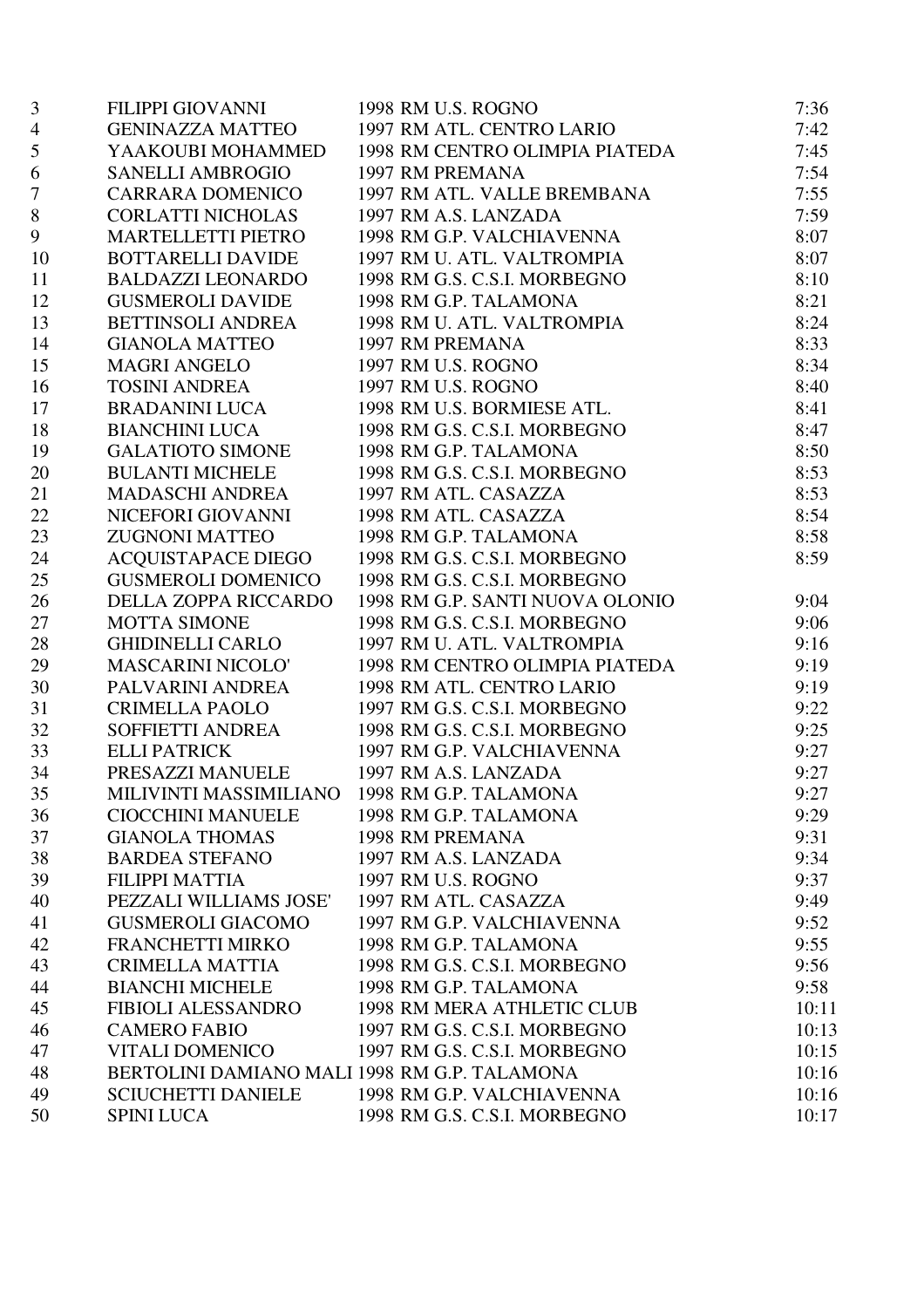# **CAT. ESORDIENTI B E C FEMMINILE**

| <b>GIANOLA FRANCESCA</b><br>1. | 01 | <b>AS PREMANA</b>      | 1.18 |
|--------------------------------|----|------------------------|------|
| POMONI GIUDITTA<br>2.          | 01 | <b>AS PREMANA</b>      | 1.21 |
| <b>REVOCARIA GIULIA</b><br>3.  | 01 | <b>GP VALCHIAVENNA</b> | 1.22 |
| <b>GAZZOLI BENEDETTA</b><br>4. | 02 | <b>GP VALCHIAVENNA</b> | 1.29 |
| <b>GRAMI CLEA</b><br>5.        | 02 | <b>GP VALCHIAVENNA</b> | 1.31 |
| <b>TOGNOTTI CAMILLA</b><br>6.  | 02 | <b>GP VALCHIAVENNA</b> | 1.32 |
| <b>COLOMBI VITTORIA</b><br>7.  | 02 | <b>CSI MORBEGNO</b>    | 1.33 |
| <b>ABATE MARGHERITA</b><br>8.  | 01 | <b>CSI MORBEGNO</b>    | 1.34 |
| 9. POMI FRANCESCA              | 03 | <b>AS PREMANA</b>      | 1.35 |
| <b>10. DEL CURTO SERENA</b>    | 02 | <b>GP VALCHIAVENNA</b> | 1.35 |
| <b>11. BULANTI ERICA</b>       | 02 | <b>GP TALAMONA</b>     | 1.38 |
| <b>12. FIBIOLI LAURA</b>       | 02 | <b>GP VALCHIAVENNA</b> | 1.38 |
| <b>13. GALATIOTO ALESSIA</b>   | 01 | <b>GP TALAMONA</b>     | 1.39 |
| <b>14. GIANOLA LAURA</b>       | 01 | <b>AS PREMANA</b>      | 1.40 |
| <b>15. MASOLINI MILENA</b>     | 03 | <b>GP VALCHIAVENNA</b> | 1.40 |
| <b>16. CIOCCHINI MARTINA</b>   | 01 | <b>GP TALAMONA</b>     | 1.42 |
| <b>17. BONANOMI ALESSIA</b>    | 02 | <b>GP VALCHIAVENNA</b> | 1.47 |
| <b>18. GALLI ALESSIA</b>       | 03 | <b>GP VALCHIAVENNA</b> | 1.48 |
| <b>19. MARAFFIO GIULIA</b>     | 03 | <b>GP VALCHIAVENNA</b> | 1.50 |
| <b>20. DE GIOBBI DALILA</b>    | 03 | <b>GP TALAMONA</b>     | 1.54 |
| <b>21. ABATE MARIA</b>         | 04 | <b>CSI MORBEGNO</b>    | 1.58 |
| <b>22. MERAVIGLIA ILARIA</b>   | 04 | <b>GP TALAMONA</b>     | 1.58 |
| <b>23. BARUFFALDI SUSANNA</b>  | 04 | <b>AS PREMANA</b>      | 1.59 |
| 24. CASANOVA ANGELICA          | 01 | <b>CSI MORBEGNO</b>    | 2.00 |
| <b>25. CASANOVA MACARENA</b>   | 04 | <b>CSI MORBEGNO</b>    | 2.03 |
|                                |    |                        |      |

# **CAT. ESORDIENTI B E C MASCHILE**

| 1. NESOSSI GIANLUCA             | 01 | <b>GP VALCHIAVENNA</b>       | 1.14 |
|---------------------------------|----|------------------------------|------|
| <b>GIANOLA ANDREA</b><br>2.     | 01 | <b>AS PREMANA</b>            | 1.14 |
| 3. CAVAGNA ALAIN                | 01 | <b>ATL. VALLEBREMBANA</b>    | 1.19 |
| <b>NANA GABRIELE</b><br>4.      | 01 | <b>AS LANZADA</b>            | 1.25 |
| 5. PASINI LORENZO               | 01 | <b>GP VALCHIAVENNA</b>       | 1.27 |
| <b>SPEZIALE FRANCESCO</b><br>6. | 02 | <b>CSI MORBEGNO</b>          | 1.28 |
| 7. GIANOLA ITALO                | 02 | <b>AS PREMANA</b>            | 1.28 |
| <b>SPEZIALE FILIPPO</b><br>8.   | 01 | <b>CSI MORBEGNO</b>          | 1.30 |
| 9. CALIGARI DAVID MOSE'         | 01 | <b>GP SANTI NUOVAOLONIO</b>  | 1.31 |
| <b>10. COPES PATRICK</b>        | 02 | <b>GP SANTI NUOVA OLONIO</b> | 1.31 |
| <b>11. NOIOSI ALESSIO</b>       | 01 | <b>GP VALCHIAVENNA</b>       | 1.32 |
| <b>12. MAXENTI NICOLO'</b>      | 01 | <b>GS VALGEROLA</b>          | 1.33 |
| <b>13. PIGHETTI EMMANUELE</b>   | 02 | <b>GP VALCHIAVENNA</b>       | 1.34 |
| <b>14. FUMAGALLI NICOLA</b>     | 02 | <b>GP VALCHIAVENNA</b>       | 1.35 |
| <b>15. BELLATI GIANLUCA</b>     | 01 | <b>AS PREMANA</b>            | 1.36 |
| <b>16. CUCCHI FEDERICO</b>      | 02 | <b>GP TALAMONA</b>           | 1.36 |
| <b>17. COPES MIRKO</b>          | 01 | <b>GP SANTI NUOVA OLONIO</b> | 1.36 |
| <b>18. TRIULZI MATTEO</b>       | 02 | <b>GP VALCHIAVENNA</b>       | 1.38 |
| <b>19. TACCHINI MATTIA</b>      | 03 | <b>GP TALAMONA</b>           | 1.39 |
| <b>20. GINI DAVIDE</b>          | 02 | <b>GP VALCHIAVENNA</b>       | 1.42 |
| 21. CODEGA ALESSANDRO           | 03 | <b>AS PREMANA</b>            | 1.43 |
| <b>22. SCIUCHETTI STEFANO</b>   | 02 | <b>GP VALCHIAVENNA</b>       | 1.44 |
| 23. GIANOLA PAOLO               | 03 | <b>AS PREMANA</b>            | 1.44 |
|                                 |    |                              |      |